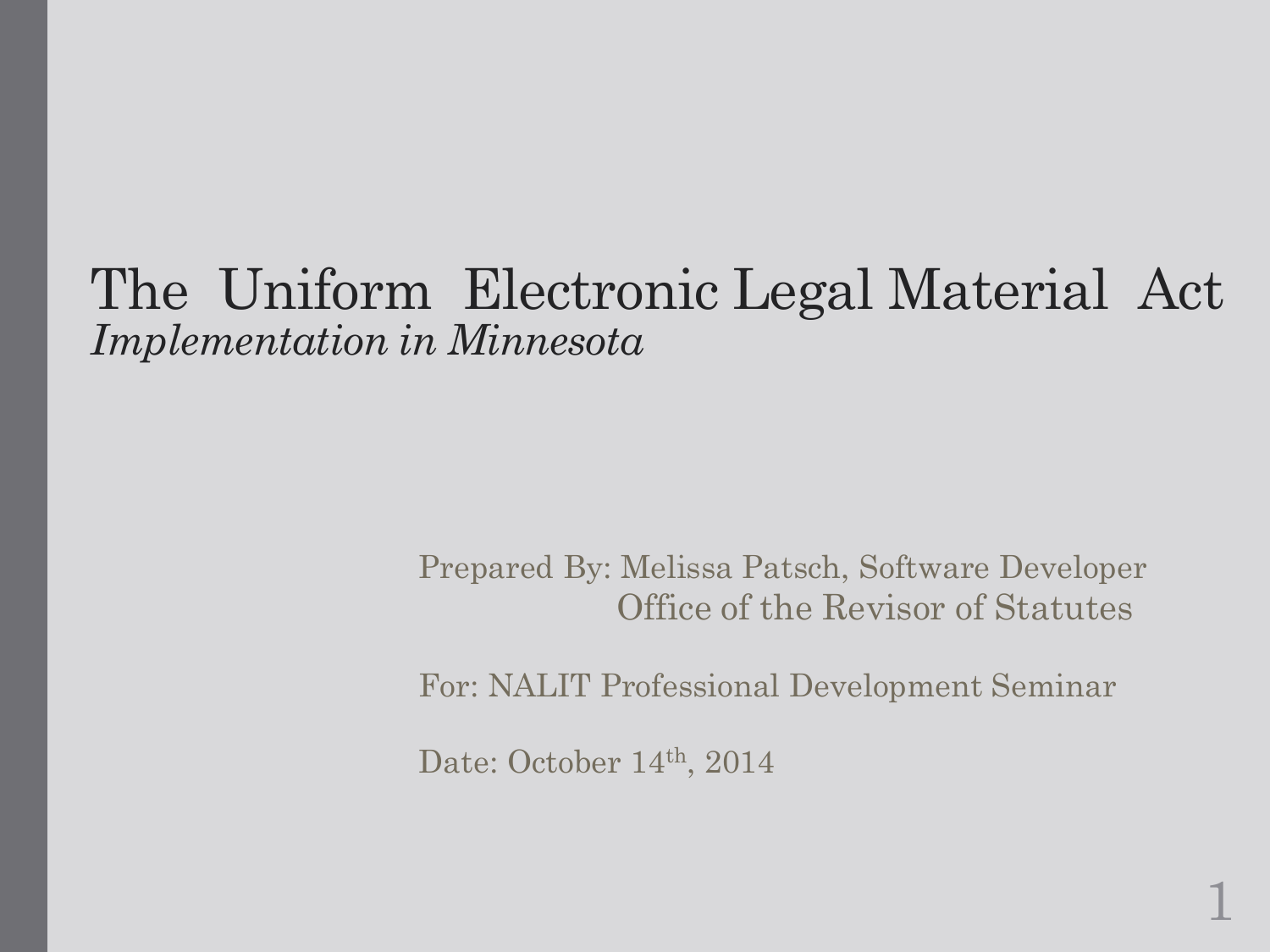### UELMA

- Approved July 12, 2011 by Uniform Law Commission
- Approved February 6, 2012, by American Bar Association
- Establishes an outcomes-based, technology-neutral framework
- To provide online legal material with the same level of trustworthiness traditionally provided by publication in a law book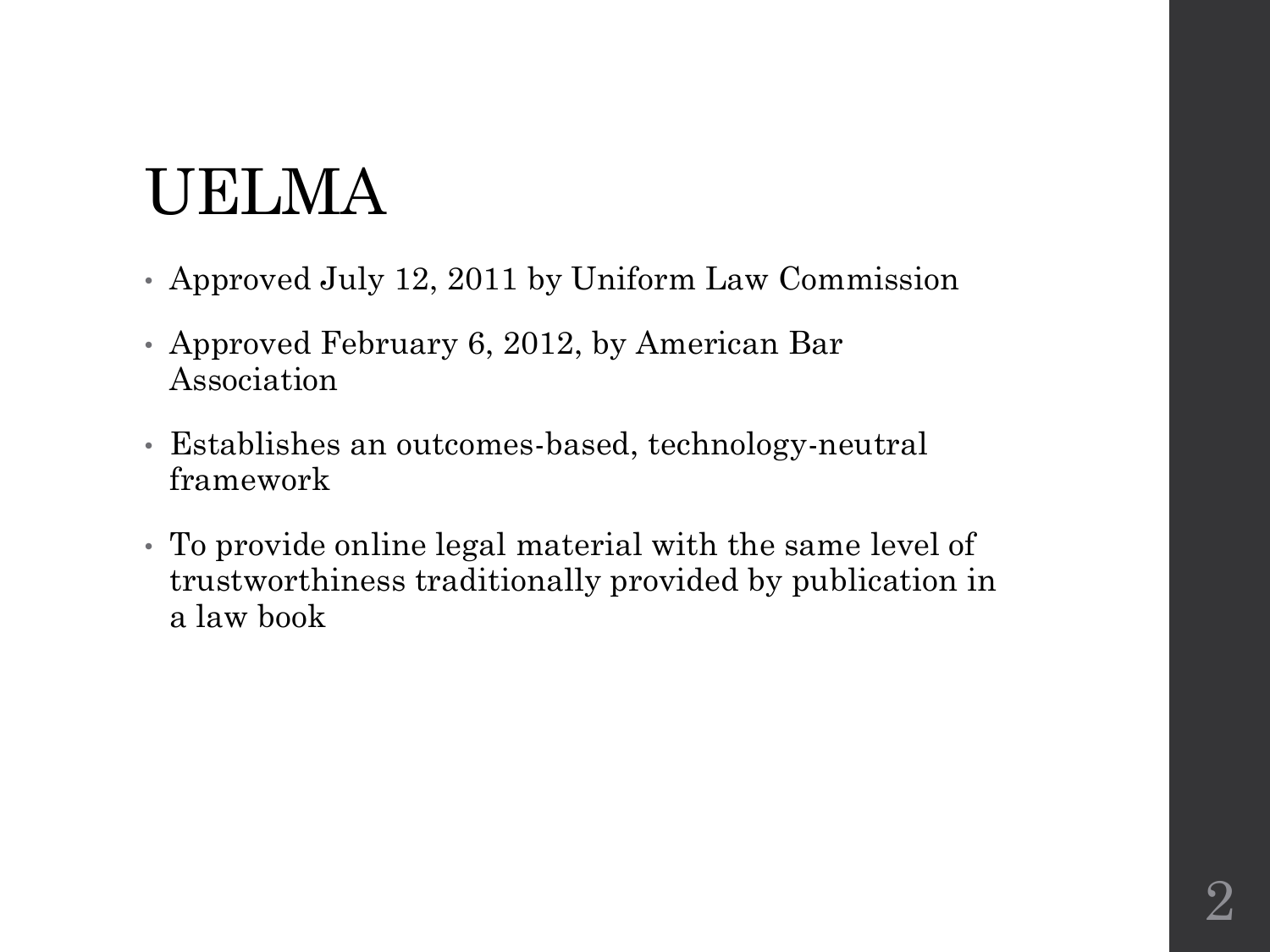## What does UELMA require?

- Official electronic legal material must be:
	- *Authenticated* by providing a method to determine that it is unaltered
	- *Preserved* either in print or electronic form, and
	- *Accessible* for use by the public on a permanent basis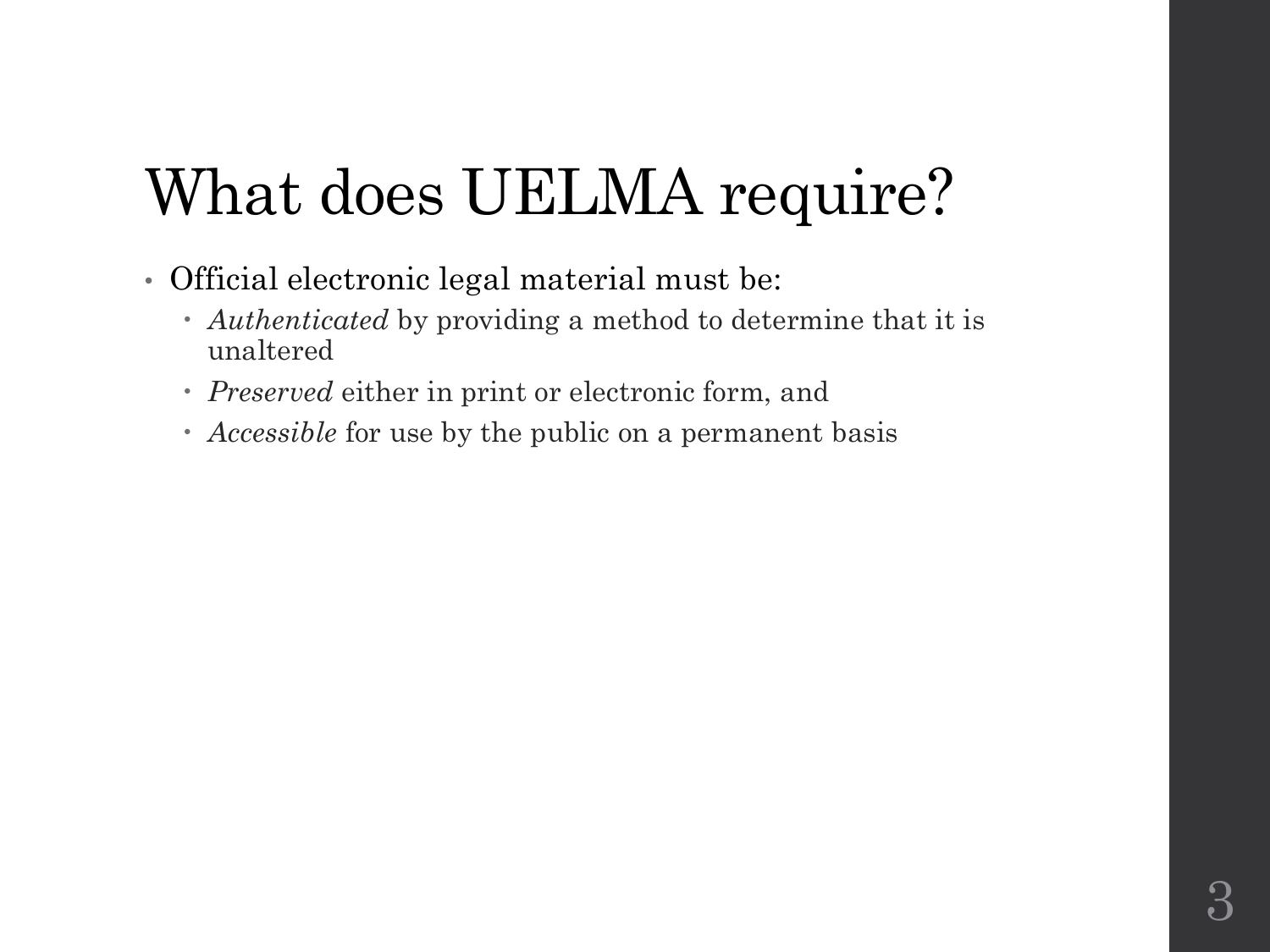## Enactments!



#### **Legislative Tracking**

#### 2014 Introductions & Enactments

| <b>State</b>                | Bill           | <b>Sponsor</b> | <b>Status</b> |
|-----------------------------|----------------|----------------|---------------|
| Delaware                    | <b>HB 403</b>  | Walker         | Enacted       |
| <b>District of Columbia</b> | 20-221         | Wells          | Introduced    |
| Idaho                       | SB 1356        |                | Enacted       |
| <b>Illinois</b>             | SB 1941        | Mulroe         | Enacted       |
| Maryland                    | <b>HB 46</b>   | Arora          | Introduced    |
| Massachusetts               | <b>HB38</b>    |                | Introduced    |
| Pennsylvania                | SB 601         | Scarnati       | Enacted       |
| Rhode Island                | <b>HB 7604</b> | Hearn          | Introduced    |

4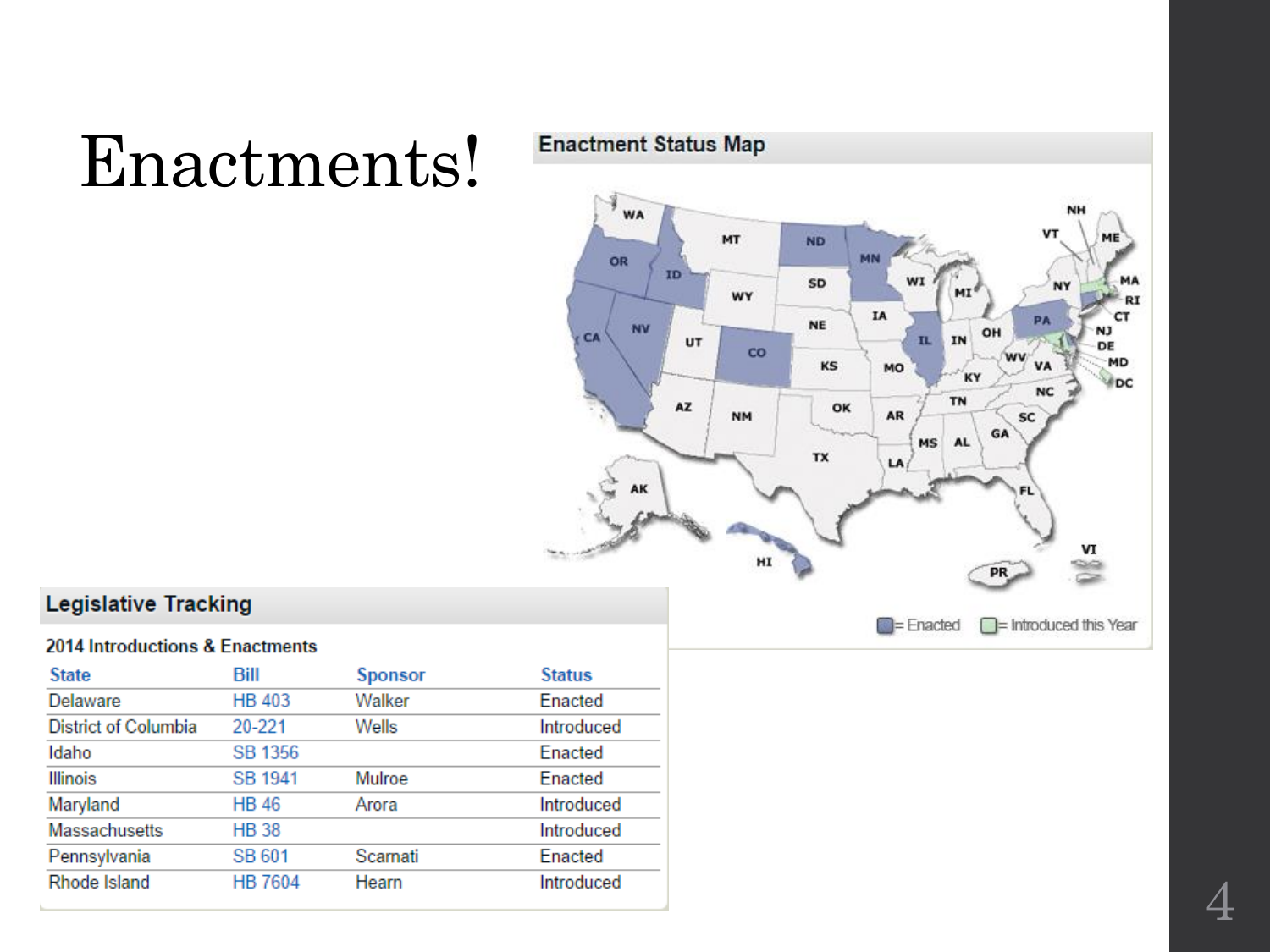# Outcomes – Based Standards

- Permit variety of implementation methods and costs
	- Purchase of commercially-available software
	- Development in-house by states
- Allow for future technology development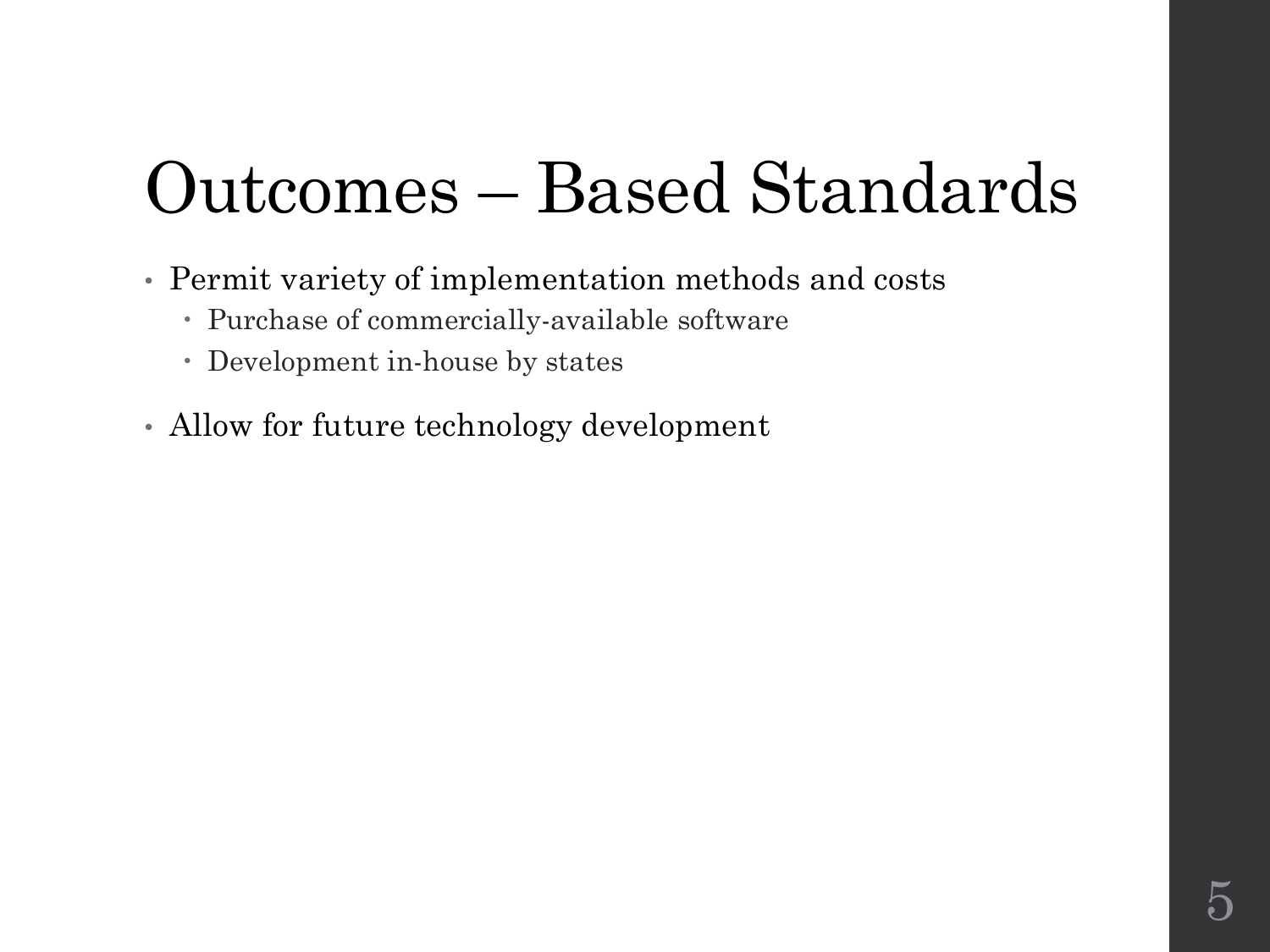#### Minnesota - UELMA in Statutes

- Enacted in Minnesota Statutes 2013
	- Chapter 3E. Uniform Electronic Legal Material Act
	- <https://www.revisor.mn.gov/statutes/?id=3E&view=chapter>
- Legal materials covered by the statute
	- Section 3E.02 subd. 3
		- (1) the Minnesota Constitution;
		- (2) Laws of Minnesota;
		- (3) Minnesota Statutes;
		- (4) Minnesota Rules.
- Official publisher Office of the Revisor of Statutes
- Authentication requirement

#### **3E.05 AUTHENTICATION OF OFFICIAL ELECTRONIC RECORD.**

An official publisher of legal material in an electronic record that is designated as official under section 3E.04 shall authenticate the record. To authenticate an electronic record, the publisher shall provide a method for a user to determine that the record received by the user from the publisher is unaltered from the official record published by the publisher.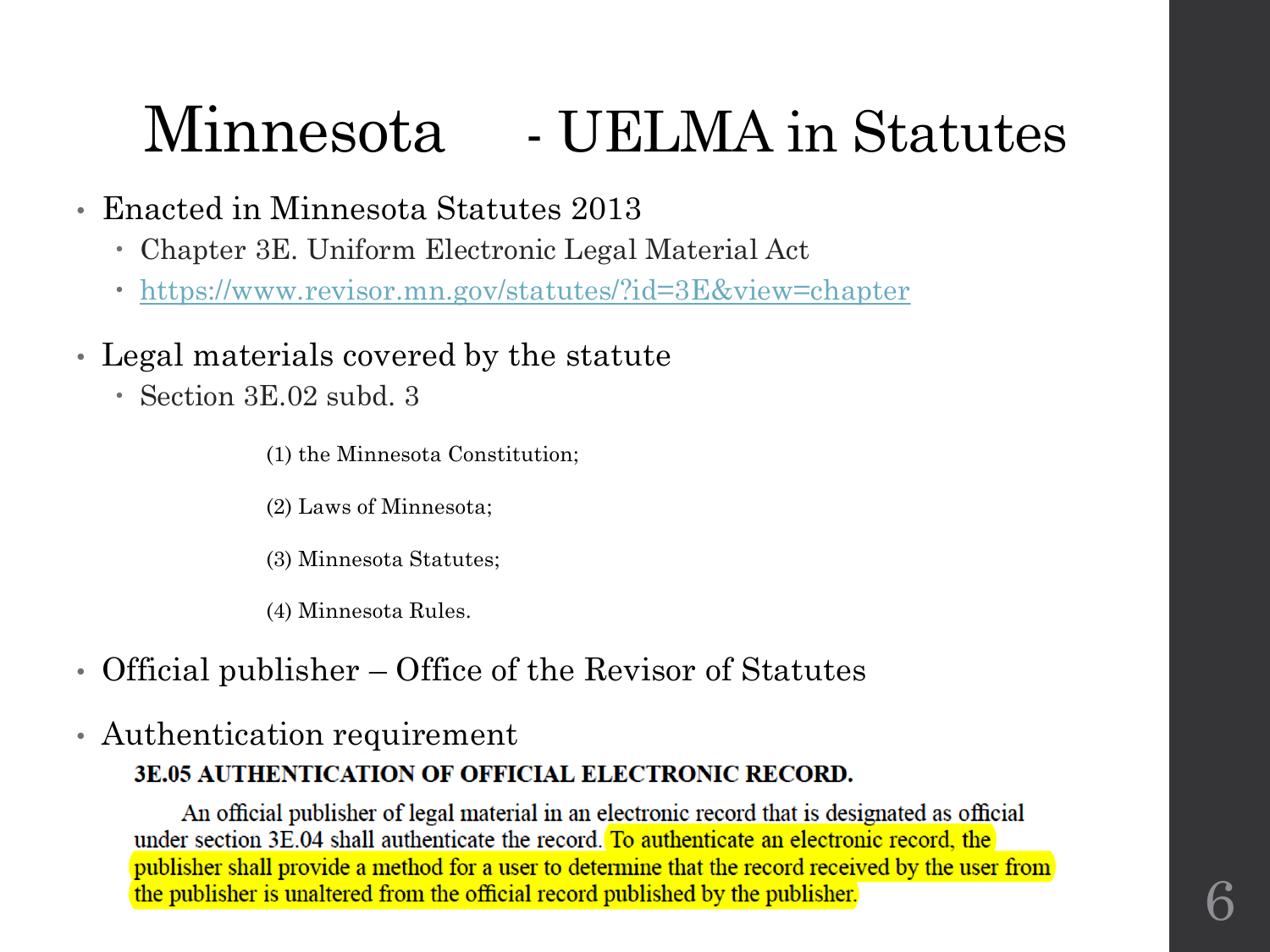### Minnesota - IT Architecture

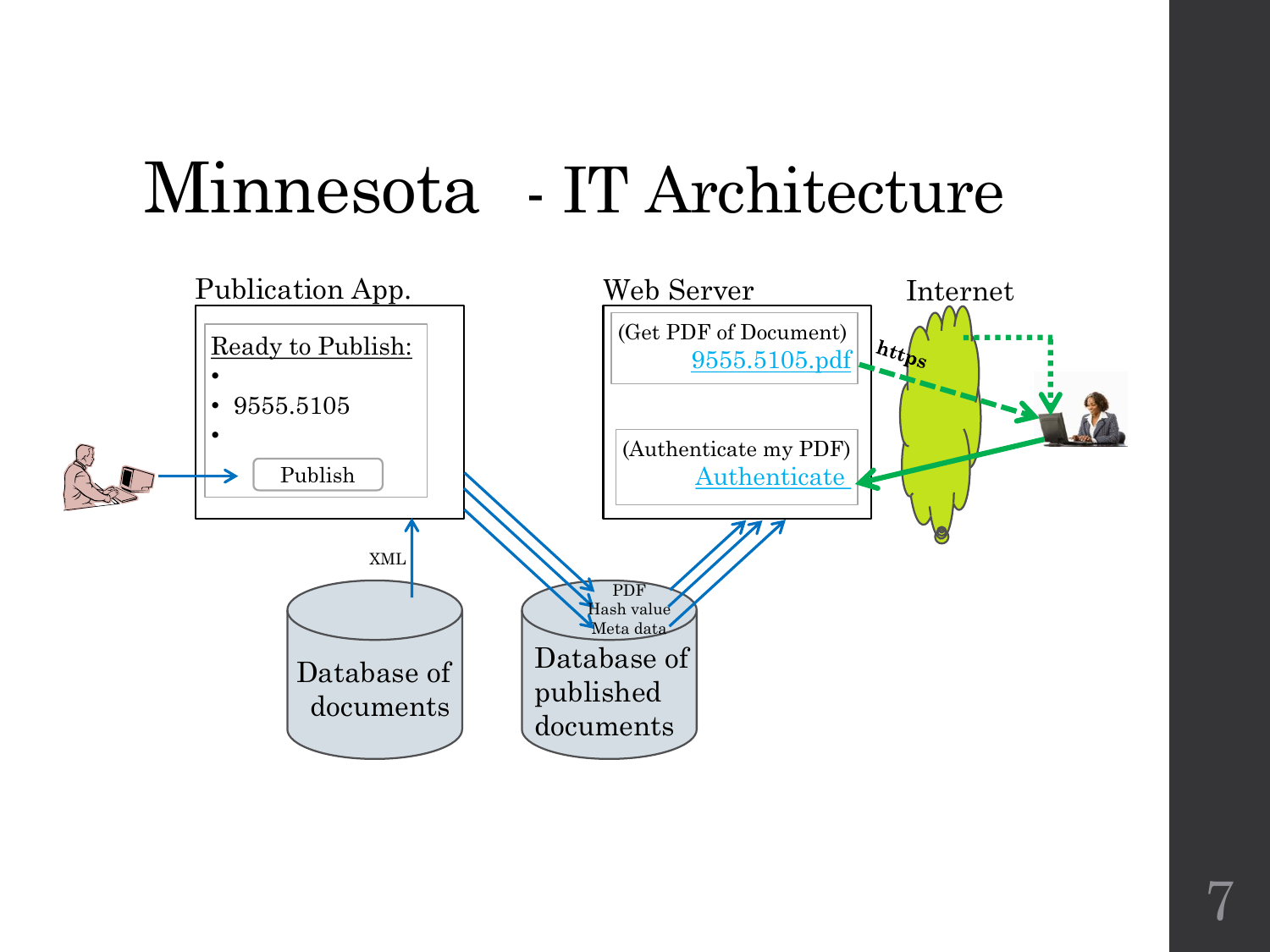### Minnesota - IT Architecture (cont.)

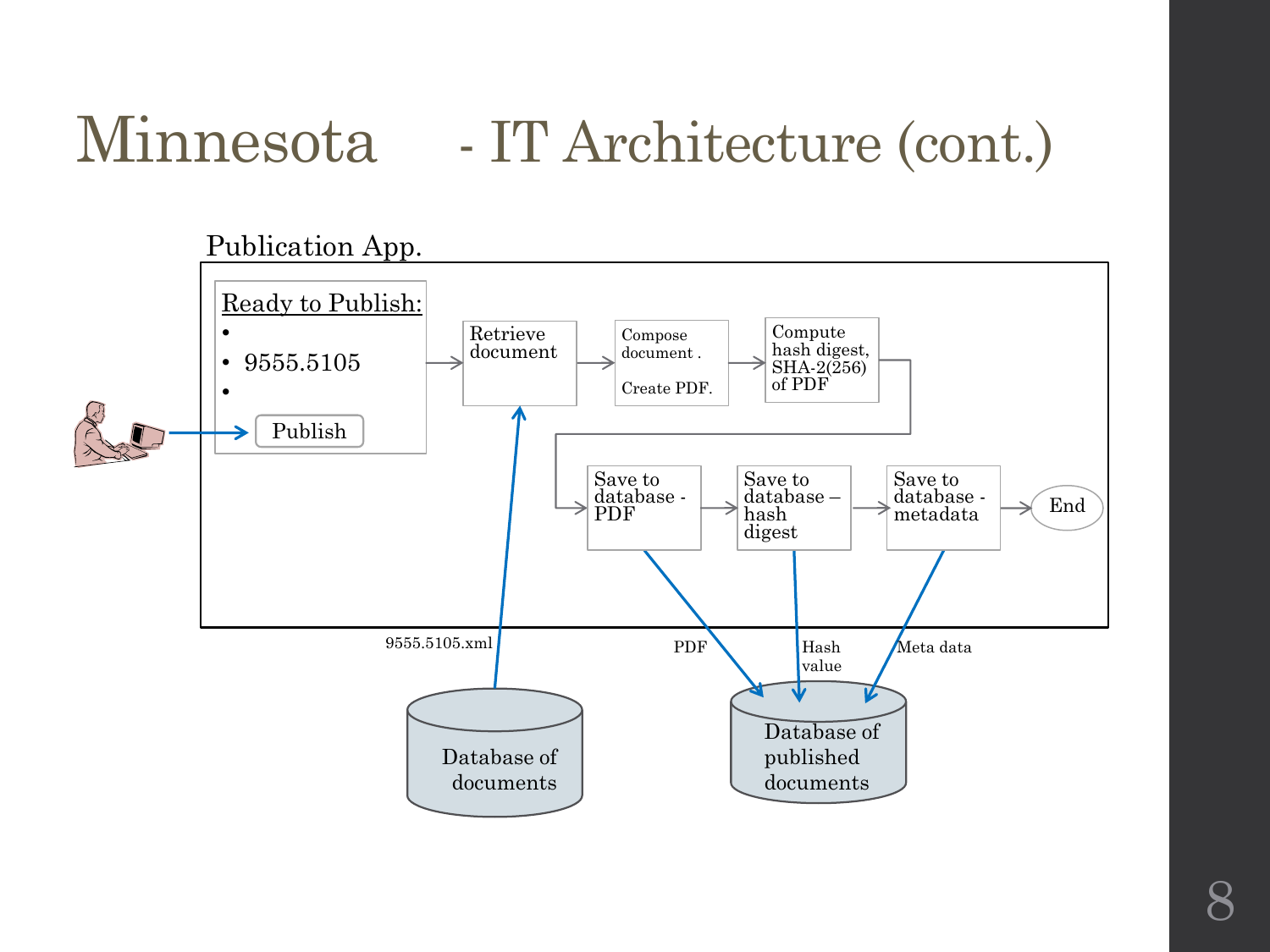### Minnesota - IT Architecture (cont.)



Database of published documents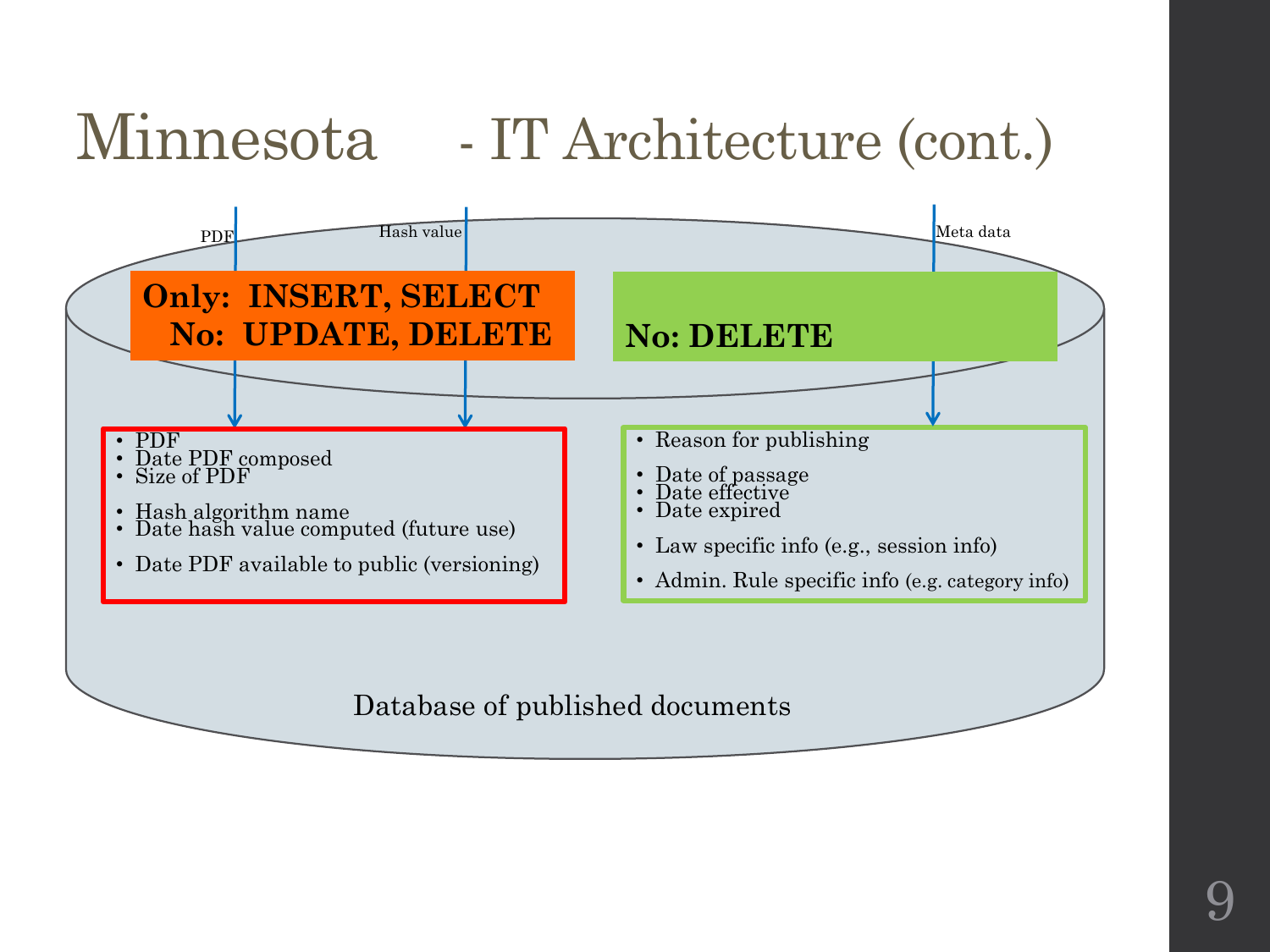# Minnesota - IT Architecture (cont.)

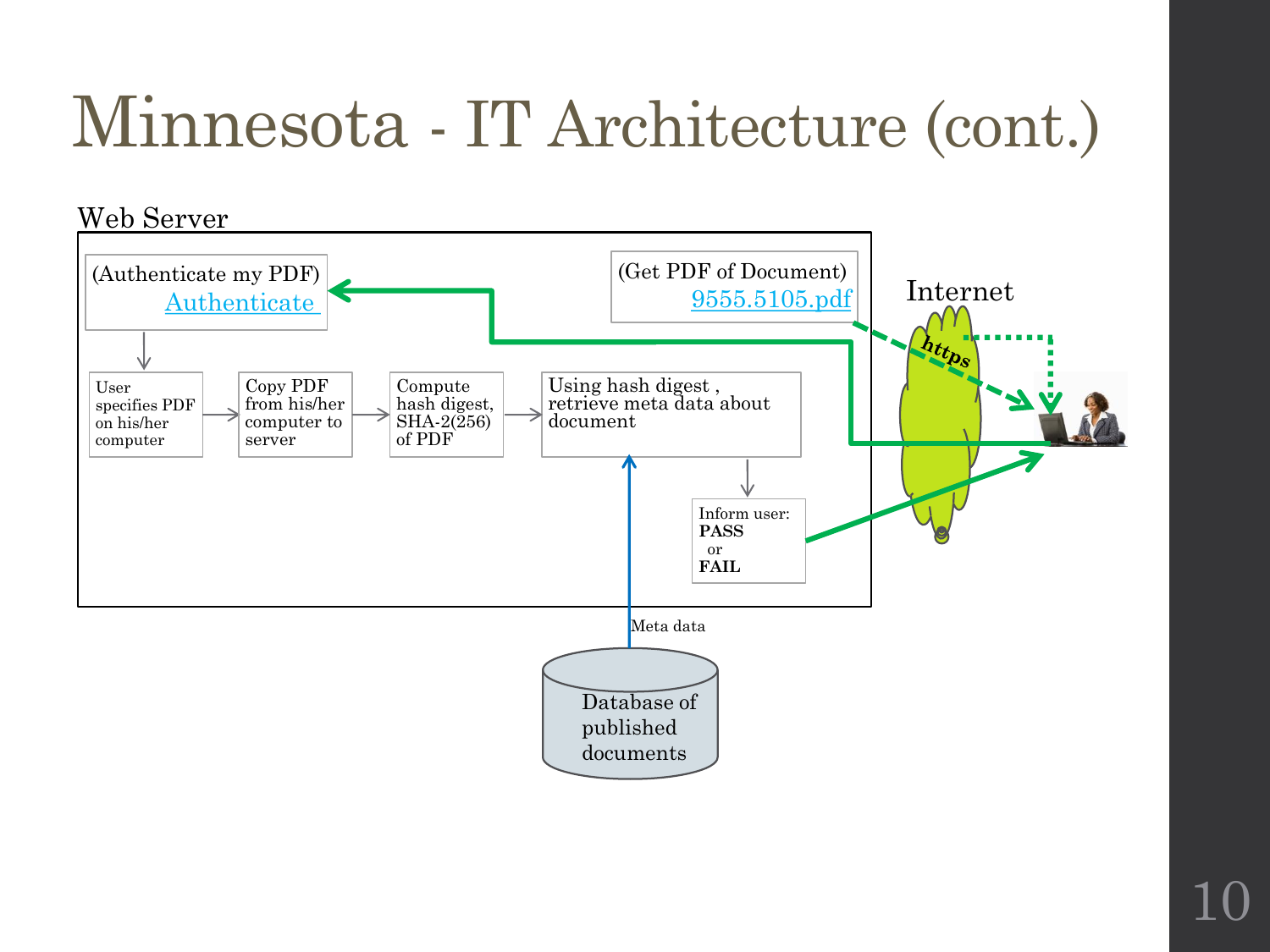# Minnesota - UELMA Solution

#### • Disadvantages

- 1. Not as user friendly as Signed PDFs.
- 2. Custom software needs to be developed and maintained.
	- 5 developers worked 9 months to develop authentication feature for the first (of 4) document types.
- 3. Authenticating every version adds complexity to the database and software design.
- 4. Database size will grow over time, as PDFs are published.
	- Database performance will suffer unless partitioning or other tactics are utilized

11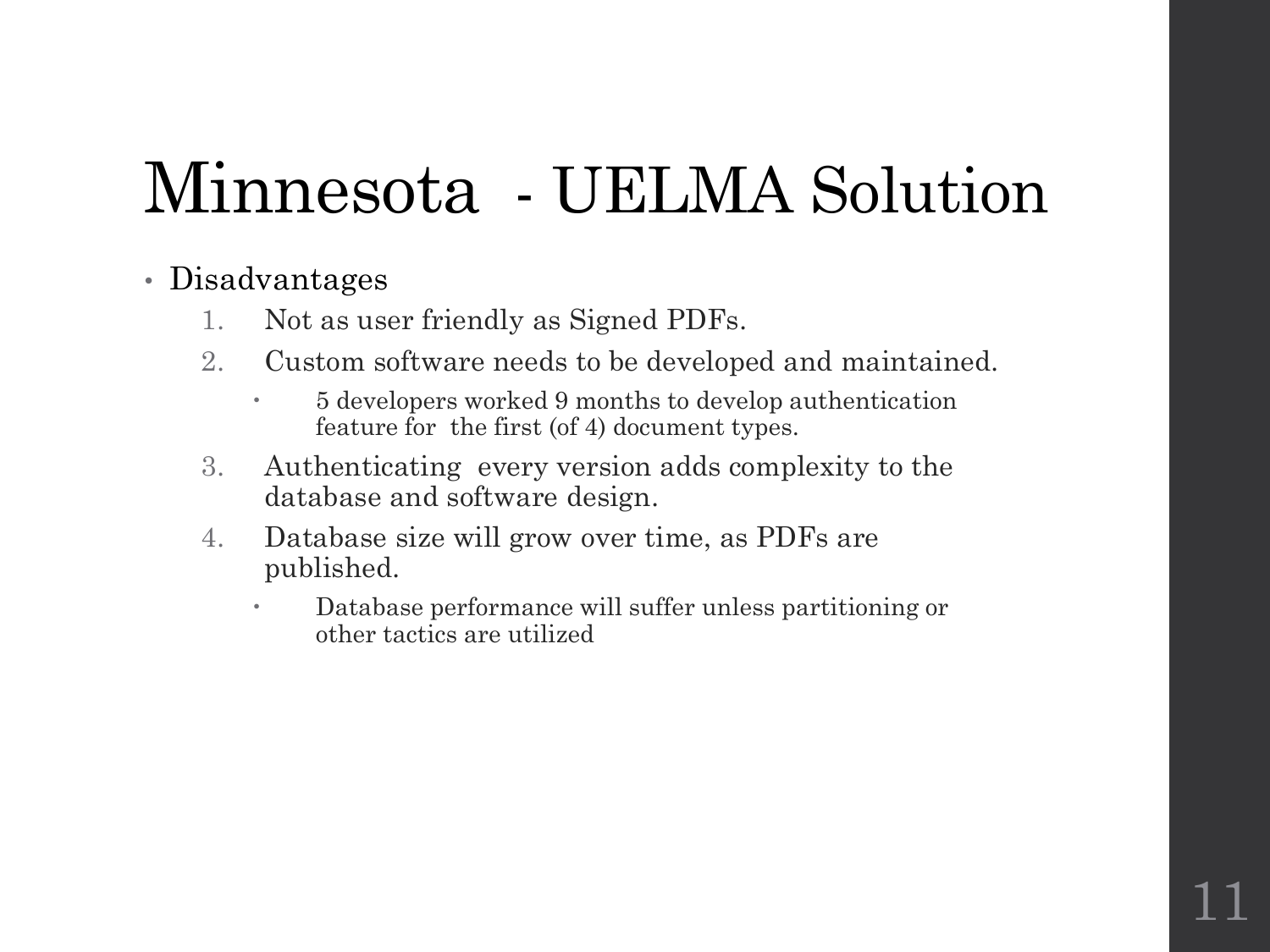# Minnesota - UELMA Solution

#### • Advantages

- 1. System can identify obsolete versions of a document.
- 2. No new software was purchased.
- 3. Scalability. After system is built for 1 document type, additional doc types can be added using variations of the architecture.
- 4. Easy to add new hash algorithms in the future.
- 5. System can be expanded to authenticate additional file formats: images, audio, video, etc.